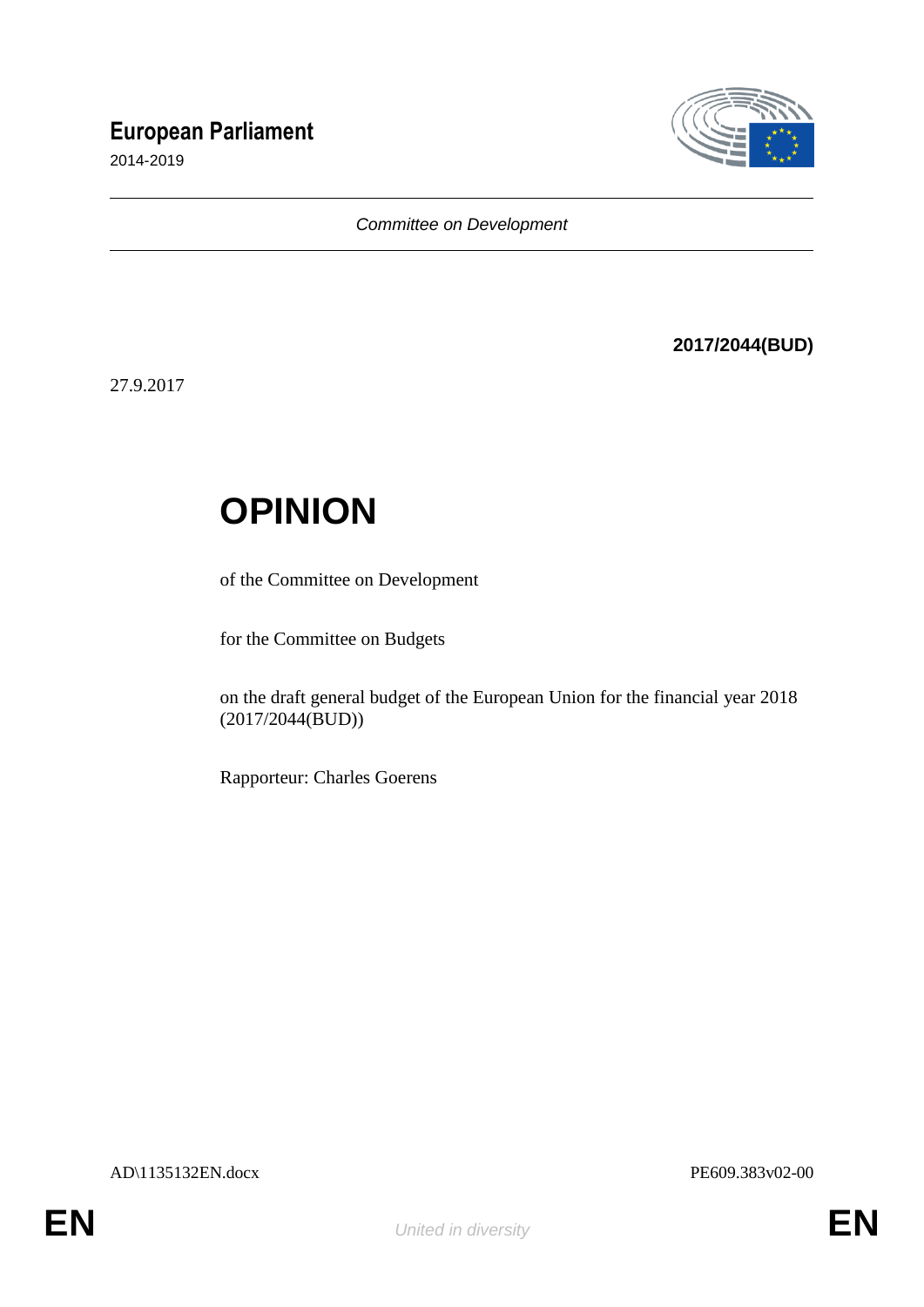PA\_NonLeg

EN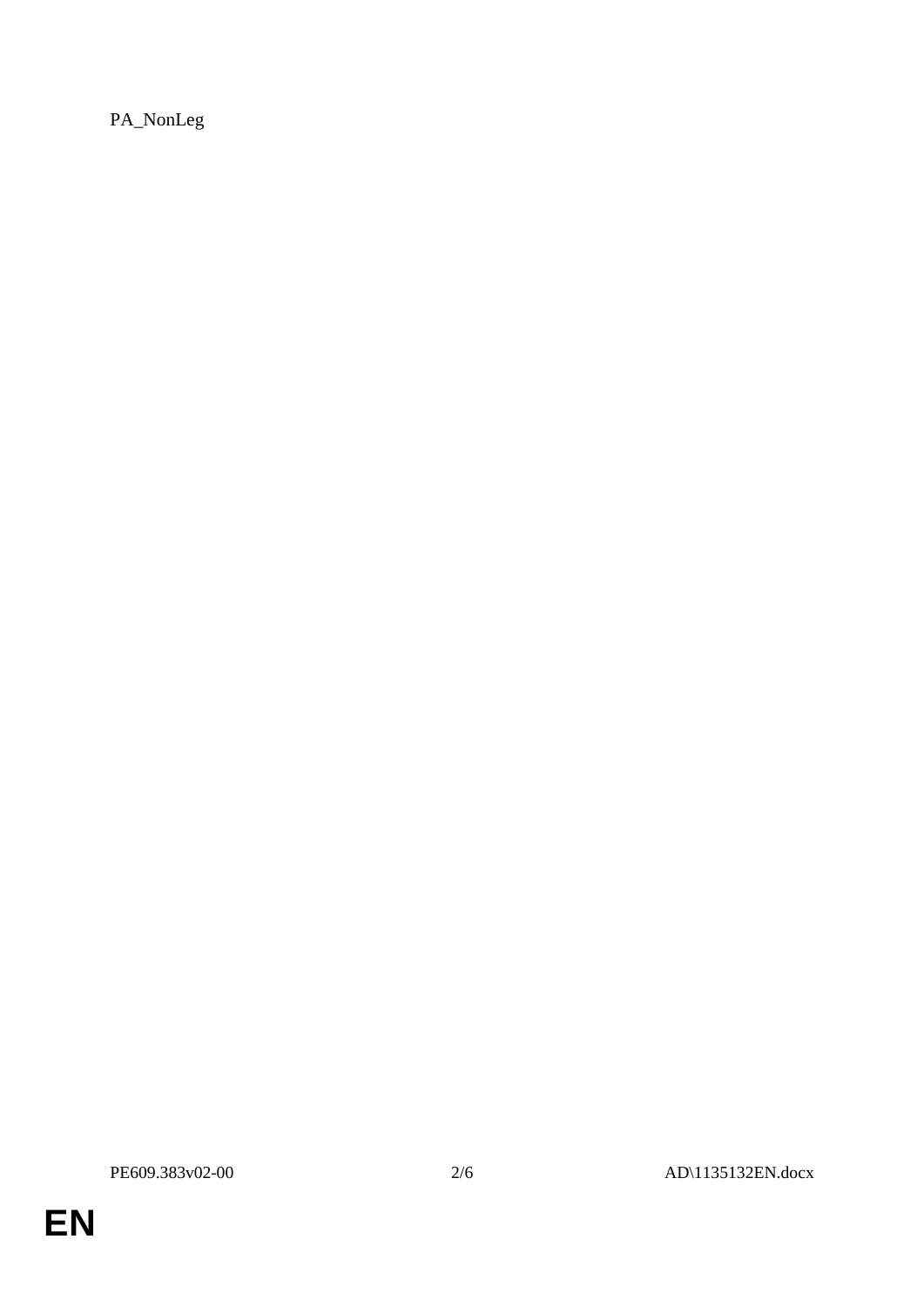## **SUGGESTIONS**

The Committee on Development calls on the Committee on Budgets, as the committee responsible, to incorporate the following suggestions into its motion for a resolution:

- 1. Underlines that the development assistance from the EU budget needs to be kept at least at the level foreseen in the MFF and maintain its focus on long-term efforts to eradicate poverty; calls for there to be a special focus on least developed countries;
- 2. Recognises that no country has ever developed without engaging in further trade relations with its neighbours and the rest of the world; further encourages the financing of aid for trade activities, in order to allow developing countries to participate to a much greater degree in global value chains in the future; stresses in this context that such financing should contribute to inclusive and sustainable growth, as well as promoting high labour and environmental standards; further stresses the increasing importance of digital connectivity in order to achieve a more balanced distribution of the globalisation benefits in favour of developing countries;
- 3. Stresses that the dramatic humanitarian needs triggered by unprecedented conflicts and climate change-related catastrophes, necessitate the full use of the margin in heading IV to address this challenge and help prevent new crises; stresses the need to step up European humanitarian aid, also beyond Europe's neighbourhood;
- 4. Emphasises the need for the EU budget to adequately contribute to the delivery of the 2030 Agenda and its 17 Sustainable Development Goals (SDGs); recalls that its implementation has to cut across the Union's internal and external policies, as well as integrate in a balanced and coherent manner the three dimensions of sustainable development, addressing the interlinkages between the different SDGs;
- 5. Notes that the requirement that 20 % of the assistance under the Development Cooperation Instrument (DCI) be allocated to basic social services, in particular health and education, is not being fulfilled for the period 2014-2017**<sup>1</sup>** ; considers that an increase in the investment in human development, especially in access to sexual and reproductive health and rights is necessary to help counter the negative impact of the reinstatement of the Global Gag Rule;
- 6. Recalls that in the 2017 budget, the DCI-human development budget line was reduced compared to the initial multi-annual planning; notes that the Commission stated that this was merely a backloading exercise and not a cut to the programme; considers it therefore important to preserve a substantial increase of the human development budget line in comparison to last year's budget;
- 7. Underlines the high importance of supporting micro-, small- and medium-sized enterprises and calls in particular for a further strengthening of micro-finance loan and guarantee systems;
- 8. Encourages the establishment of vocational dual training institutions in developing

 $\overline{a}$ <sup>1</sup> https://ec.europa.eu/europeaid/sites/devco/files/draft-eval-report-dci\_en.pdf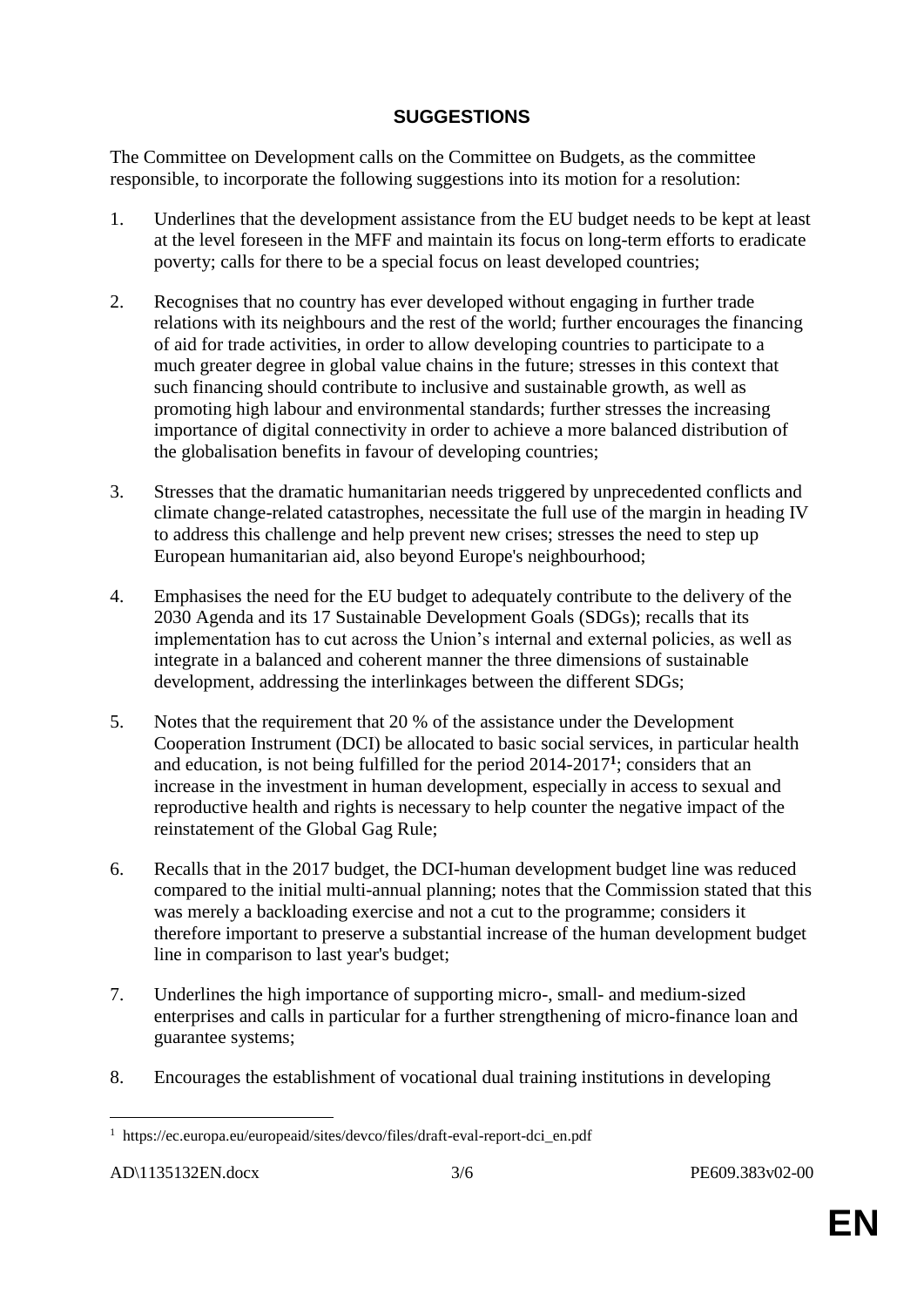countries in which young people, while undergoing a professional apprenticeship programme with an emphasis on practical aspects of a profession will have theoretical lectures at specialised professional schools;

- 9. Calls for an enlargement of the "Erasmus for Young Entrepreneurs" programme beyond Europe in particular to developing countries while providing the necessary financial means;
- 10. Considers that the mobilisation of the EU budget to respond to the migration challenge should be accompanied by a common policy in this field; stresses that development aid must not be made conditional on cooperation in migration matters such as border management or readmission agreements; recalls that the migrant and refugee crisis has significantly impacted the EU budget and will continue to require dynamic responses in the coming years;
- 11. Fully recognises the complex nature of many challenges and the need for multifaceted and complementary response actions, but insists on the need for clarity in funding arrangements and respect for international commitments; reiterates its rejection of the use of development funds for non-development objectives and underlines that funding that does not fulfil official development assistance (ODA) criteria must be sourced from other instruments than the DCI; deplores the lack of parliamentary scrutiny over the new trust funds; stresses that any mechanisms that benefit from the DCI, in particular the EU Emergency Trust Fund for Africa, should serve genuine long-term development objectives and respond to partner countries' development needs and not donors' political objectives; points to its opinion of 5 July 2017 on the proposal for a regulation of the European Parliament and of the Council amending Regulation (EU) No 230/2014 of the European Parliament and of the Council of 11 March 2014 establishing an instrument contributing to stability and peace, which excludes any contribution from the DCI to finance the Instrument contributing to Stability and Peace;
- 12. Emphasises that the Union and its Member States must honour their collective commitment, confirmed in 2015, to raise their ODA to 0,7 % of their GNI by 2030; calls on the Commission and the Member States to present binding timelines for progressive increases towards this level;
- 13. Underlines the importance of increasing the attribution of funds aiming at supporting good governance, democracy and the rule of law in developing counties in order to promote accountable and transparent institutions, support capacity building and foster participatory decision-making and public access to information;
- 14. Reiterates that the United Kingdom's contribution amounts to 15 % of the EU's development aid budget; calls on the Commission and the Council to engage in a reflection on the ambition and priorities of EU development aid after Brexit;
- 15. Considers that the proliferation of trust funds, resorted to because of the lack of resources, undermines the unity of the budget and is at odds with the requirements of transparency and democratic accountability; reiterates that the budgetisation of the European Development Fund (EDF) on the one hand and the creation of a specific instrument for financing security expenses linked to development cooperation on the other, would strengthen the effectiveness of EU action.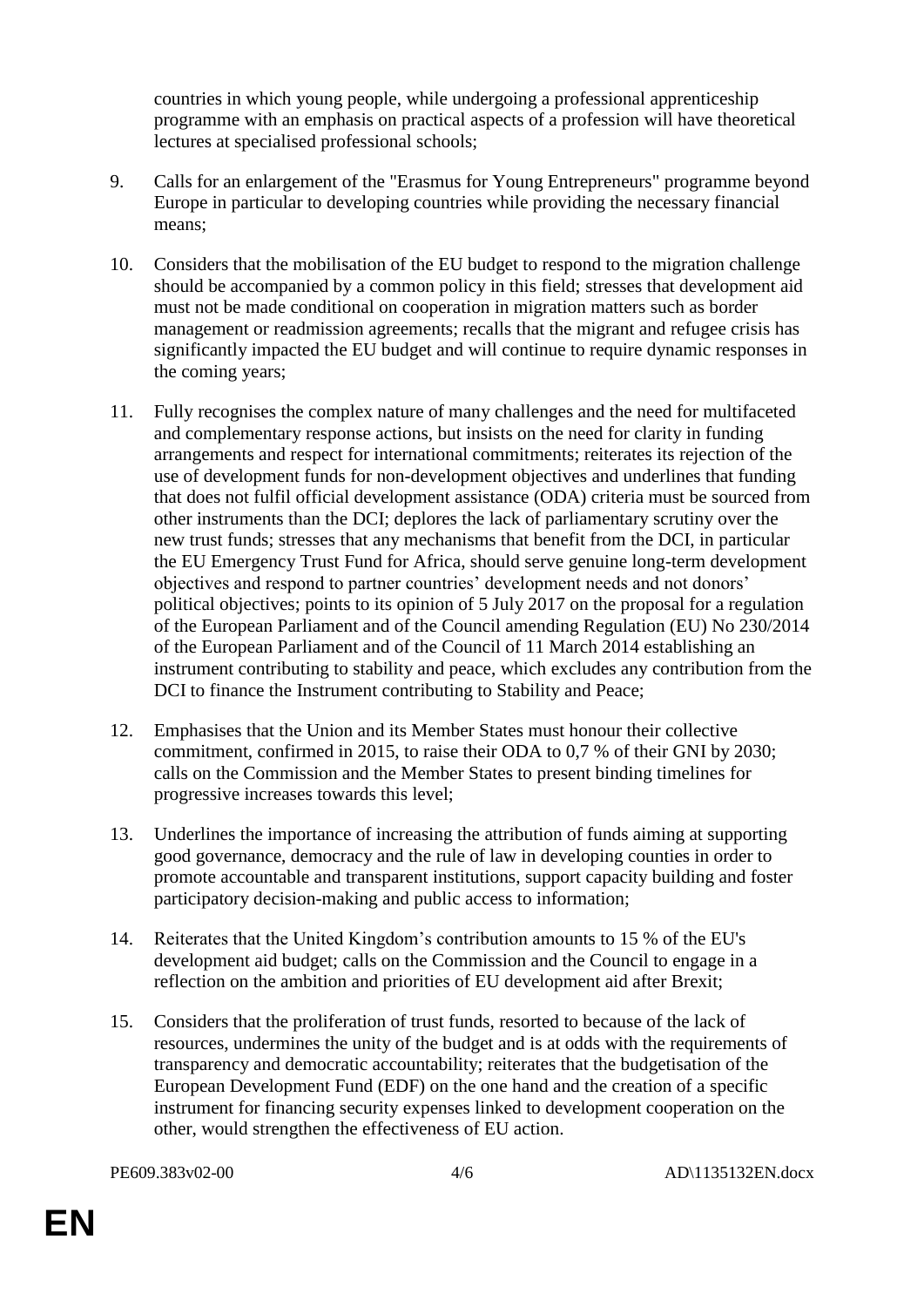#### **INFORMATION ON ADOPTION IN COMMITTEE ASKED FOR OPINION**

| Date adopted                                                | 25.9.2017                                                                                                                                                                                                                       |
|-------------------------------------------------------------|---------------------------------------------------------------------------------------------------------------------------------------------------------------------------------------------------------------------------------|
| <b>Result of final vote</b>                                 | 15<br>$+$ :<br>≕:<br>$\Omega$ :                                                                                                                                                                                                 |
| Members present for the final vote                          | Doru-Claudian Frunzulică, Charles Goerens, Enrique Guerrero Salom,<br>Heidi Hautala, Maria Heubuch, György Hölvényi, Stelios Kouloglou,<br>Vincent Peillon, Maurice Ponga, Elly Schlein, Paavo Väyrynen,<br>Bogdan Brunon Wenta |
| Substitutes present for the final vote                      | Agustín Díaz de Mera García Consuegra, Frank Engel, Paul Rübig,<br>Adam Szejnfeld                                                                                                                                               |
| Substitutes under Rule 200(2) present<br>for the final vote | David Coburn                                                                                                                                                                                                                    |